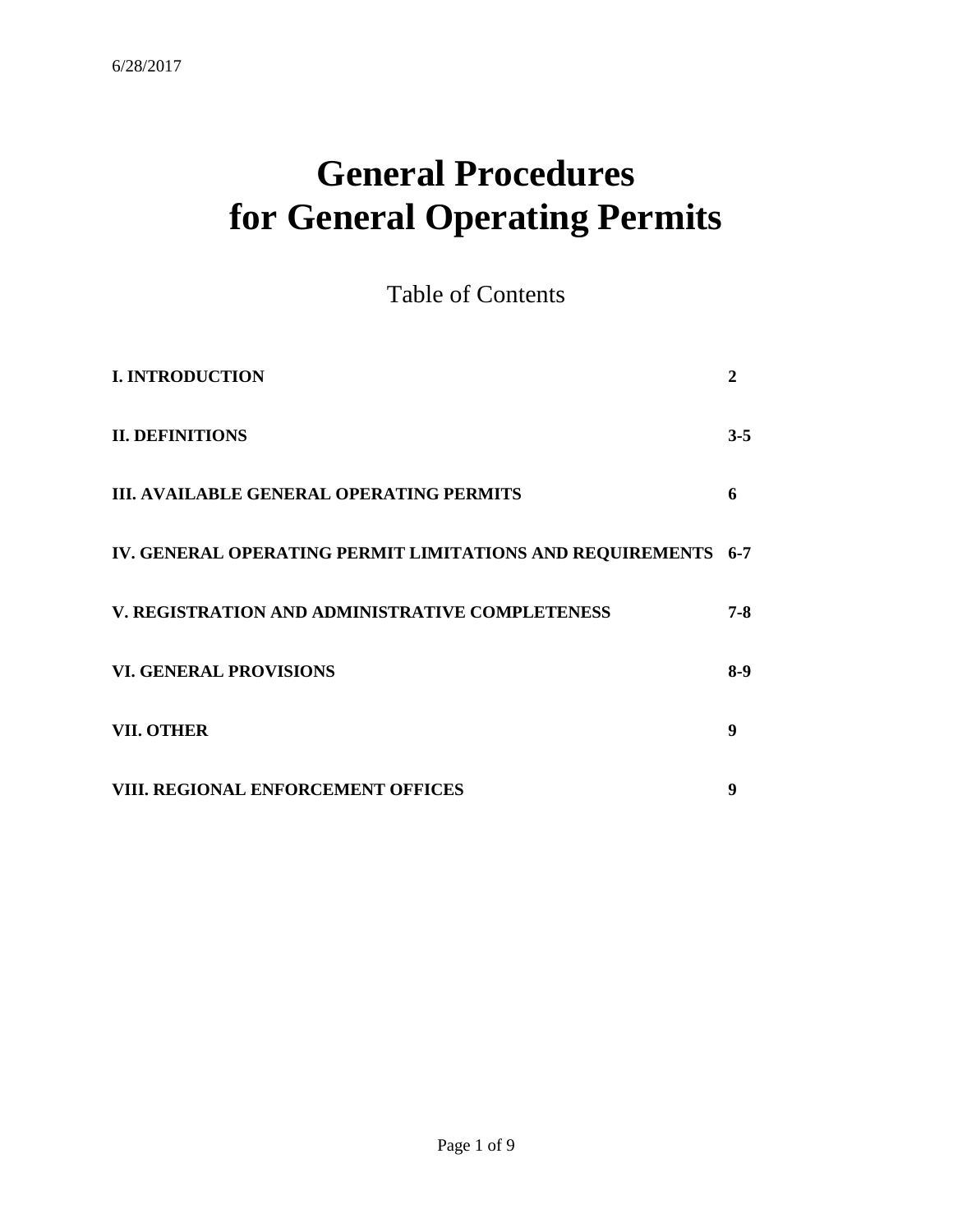# **I. INTRODUCTION**

- (a) "General Procedures for General Operating Permits" are provisions that apply to all General Operating Permits. This document lists and describes administrative procedures that are necessary in order to obtain a General Operating Permit. It also lists regulatory requirements and procedures that apply in whole or part to all General Operating Permits. It is therefore imperative that the owner or operator reviews, understands and incorporates all applicable requirements and procedures relevant to the selected General Operating Permit.
- (b) "General Operating Permit" means a standardized Operating Permit, which may be used to provide authorization to construct and operate numerous similar source operations or groups of source operations, each of which meets the applicability criteria set forth in the General Operating Permit, and is issued pursuant to the procedures in N.J.A.C. 7:27-22.14.
- (c) In accordance with the procedures set forth in N.J.A.C. 7:27-22.14, an owner or operator with an Approved Operating Permit may apply to the Department for authorization under a General Operating Permit to operate any source operation or group of source operations which meets the applicability criteria set forth in a General Operating Permit issued by the Department. Approval of the General Operating Permit shall also constitute preconstruction permit approval. If the General Operating Permit applies to a part of the facility, the General Operating Permit will serve as a component of the Operating Permit for the facility.
- (d) Any applicant who, pursuant to N.J.A.C. 7:27-22.14, seeks to include as a component of the Operating Permit for the facility, one or more General Operating Permits, shall specify the General Operating Permit(s) proposed to be included, identify each source operation to which the General Operating Permit would apply, and meet all other General Operating Permit Application requirements set forth at N.J.A.C. 7:27-22.14. The conditions of such General Operating Permit, if applicable, will be incorporated into the compliance plan section of the Operating Permit for the facility.
- (e) By electing to register a source under a General Operating Permit the owner or operator of the source avoids the processing time inherent in a case-by-case review. The owner or operator may begin to construct and/or operate the source under the terms of the General Operating Permit as soon as the "Effective Date of Registration" has been set. See Section V, "Registration and Administrative Completeness" for a description of how this date can be set.
- (f) Failure to meet all of the applicable requirements included in the General Procedures for General Operating Permits or the applicable requirements of the General Operating Permit will result in the General Operating Permit being null and void and installation or operation of equipment under the General Operating Permit will subject the facility to appropriate enforcement action.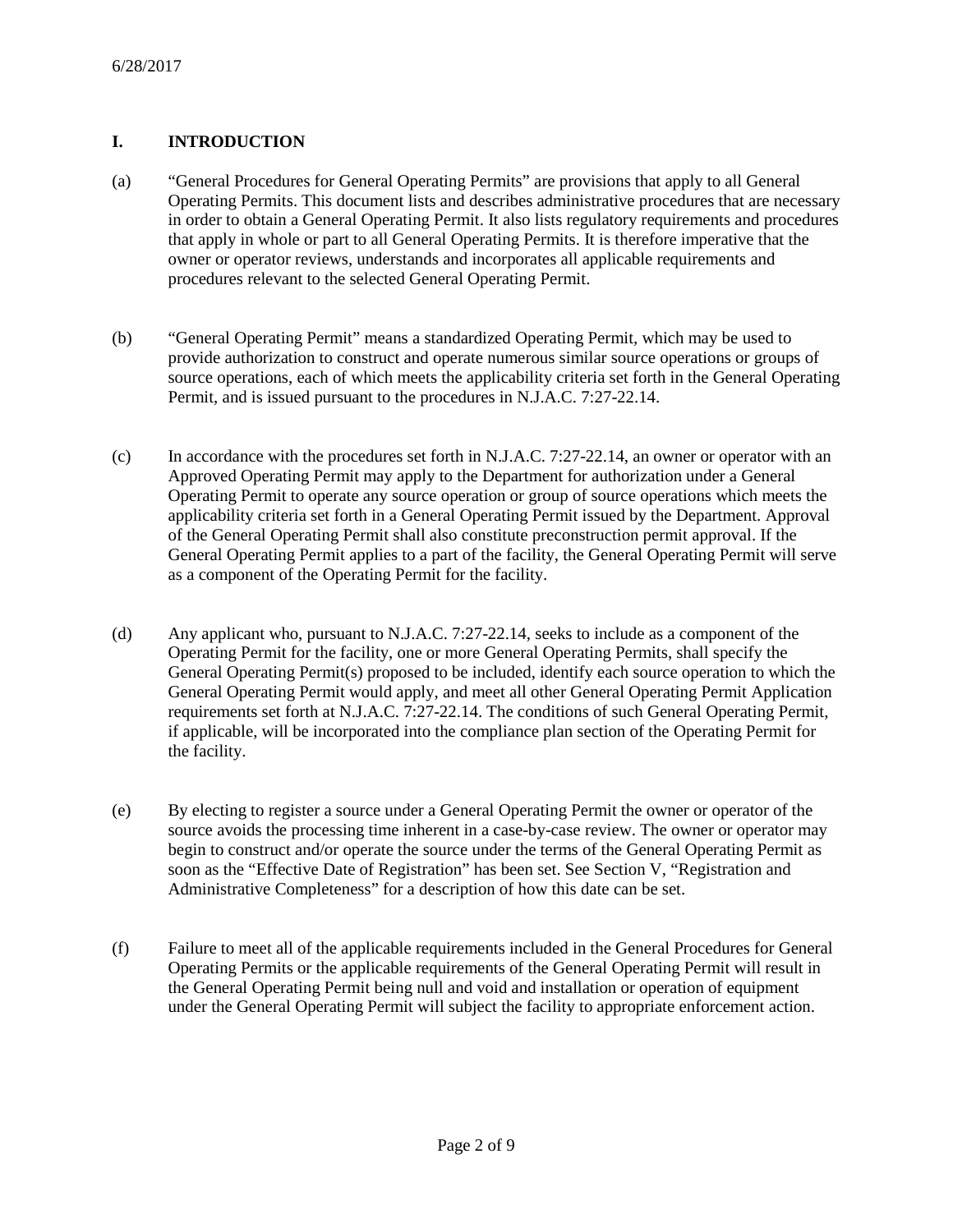## **II. DEFINITIONS**

**"Applicable Federal Requirement"** means any of the following standards, provisions or requirements as they apply to any source operation in a facility which is subject to this subchapter. Applicable requirements include requirements that have been promulgated or approved by EPA through rulemaking but have future-effective compliance dates:

- 1. Any standard or other requirement provided for in New Jersey's approved SIP (or FIP, if applicable), including any approved revisions;
- 2. Any term or condition of any preconstruction permits issued pursuant to regulations approved or promulgated through rulemaking under Title I of the CAA, including Parts C or D;
- 3. Any NSPS or other standard or requirement under 42 U.S.C. § 7411 including 42 U.S.C. § 7411(d);
- 4. Any standard or other requirement concerning HAPs under 42 U.S.C. § 7412, including any requirement concerning accident prevention under 42 U.S.C. § 7412(r)(7);
- 5. Any standard or other requirement of the acid deposition control program under Title IV of the CAA or the regulations promulgated there under;
- 6. Any requirement established pursuant to the provisions for monitoring in Title V of the CAA at 42 U.S.C. § 7661c(b) or pursuant to the monitoring requirements at 42 U.S.C. § 7414(a)(3);
- 7. Any standard or other requirement governing solid waste incineration under 42 U.S.C. §7429;
- 8. Any standard or other requirement for consumer and commercial products under 42 U.S.C. § 7511b(e);
- 9. Any standard or other requirement for marine tank vessels under 42 U.S.C. § 7511b(f);
- 10. Any standard or other requirement of the program to prevent or control the emission of air contaminants from outer continental shelf sources under 42 U.S.C. § 7627;
- 11. Any standard or other requirement of the regulations promulgated to protect stratospheric ozone under Title VI of the CAA, unless EPA has determined that such a requirement need not be contained in an operating permit;
- 12. Any of the following, but only as it would apply to temporary facilities permitted pursuant to the provisions for temporary facilities at 42 U.S.C.  $\S$  7661c(e):
	- i. A NAAQS; or
	- ii. An increment under the PSD provisions at 42 U.S.C. § 7473; or
	- iii. A visibility requirement under 42 U.S.C. § 7491 or 7492.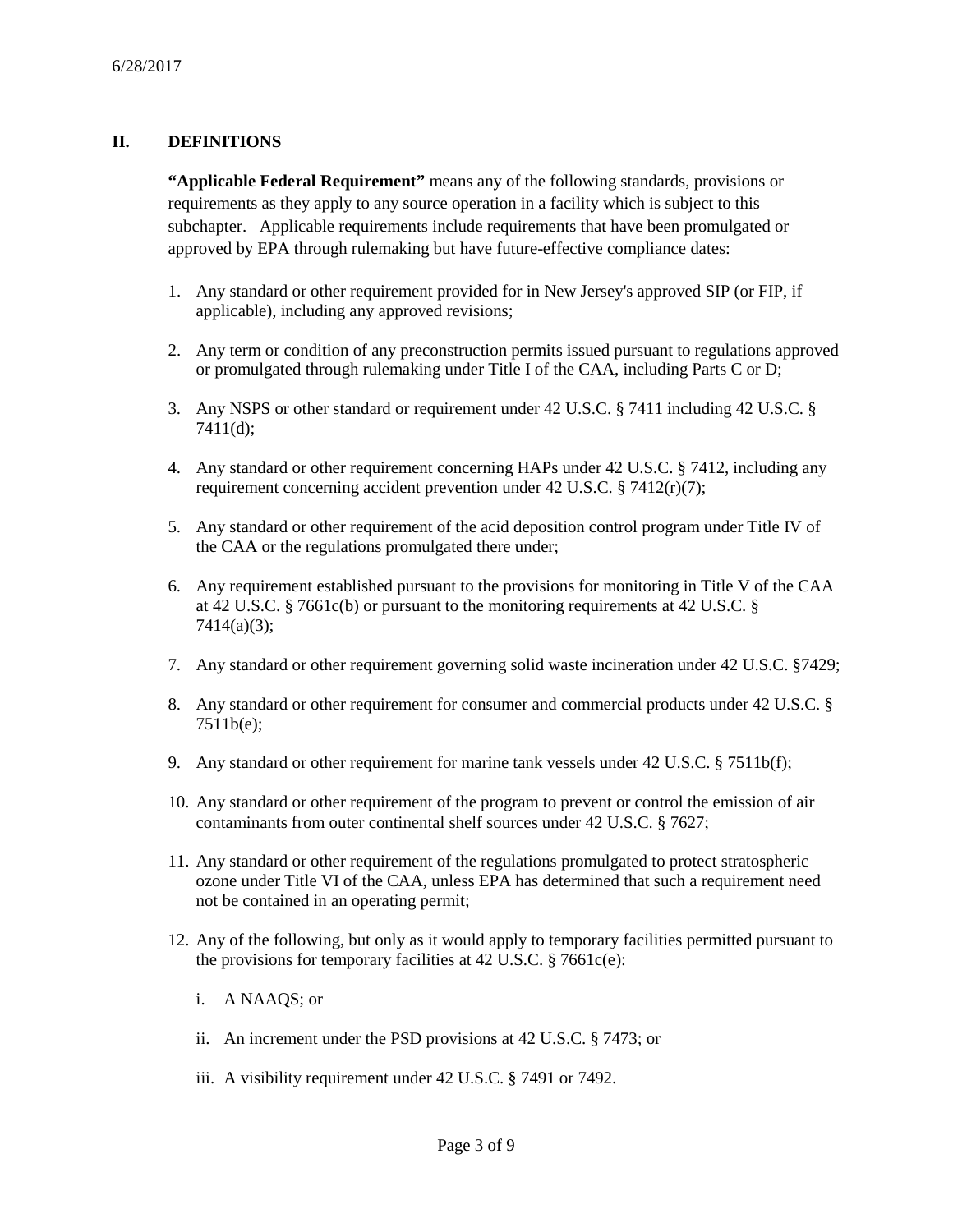**"Application shield"** means the protection from enforcement action set forth at N.J.A.C. 7:27- 22.7.

**"General operating permit"** means a standardized operating permit, which may be used to provide authorization to construct and operate numerous similar source operations, groups of source operations, or facilities, each of which meets the applicability criteria set forth in the general operating permit, and is issued pursuant to the procedures in N.J.A.C. 7:27-22.14.

**"General permit"** means a type of standardized permit and certificate, issued by the Department under N.J.A.C. 7:27-8.8.

**"Hazardous air pollutant" or "HAP"** means an air contaminant listed in or pursuant to 42 U.S.C. § 7412(b).

**"MACT standard"** or **"Maximum Achievable Control Technology standard"** means a National Emission Standard for a Hazardous Air Pollutant for source operations as promulgated under 40 CFR Part 63.

**"NESHAP"** means a National Emission Standard for a Hazardous Air Pollutant as promulgated under 40 CFR Part 61 or 40 CFR Part 63.

**"NSPS"** means Standards of Performance for new stationary sources as promulgated under 40 CFR Part 60, commonly referred to as New Source Performance Standards.

**"Operating permit"** means the permit described in Title V of the federal Clean Air Act, 42 U.S.C. § 7661 et seq., and in N.J.A.C. 7:27-22. This term shall include a general operating permit which is applicable facility wide, but does not include a general operating permit which applies only to a part of a facility. Where a general operating permit applies only to a part of a facility, the general operating permit shall be incorporated into the operating permit. This term also includes an operating permit issued for a temporary facility; for a facility subject to a MACT or GACT standard pursuant to N.J.A.C. 7:27-22.26; or for a component of a facility pursuant to N.J.A.C. 7:27-22.5(j).

**"Preconstruction permit"** means a "Permit to Construct, Install or Alter Control Apparatus or Equipment" issued by the Department pursuant to N.J.S.A. 26:2C-1 et seq., in particular N.J.S.A. 26:2C-9.2, and implementing rules at N.J.A.C. 7:27-8.

**"Prevention of significant deterioration"** or **"PSD"** means the requirements pursuant to 40 CFR 52.21, administered through the Department's permitting process, which apply to a new or modified major facility located in an attainment area. The Department accepted delegation of the administration of the PSD program from EPA on February 22, 1983.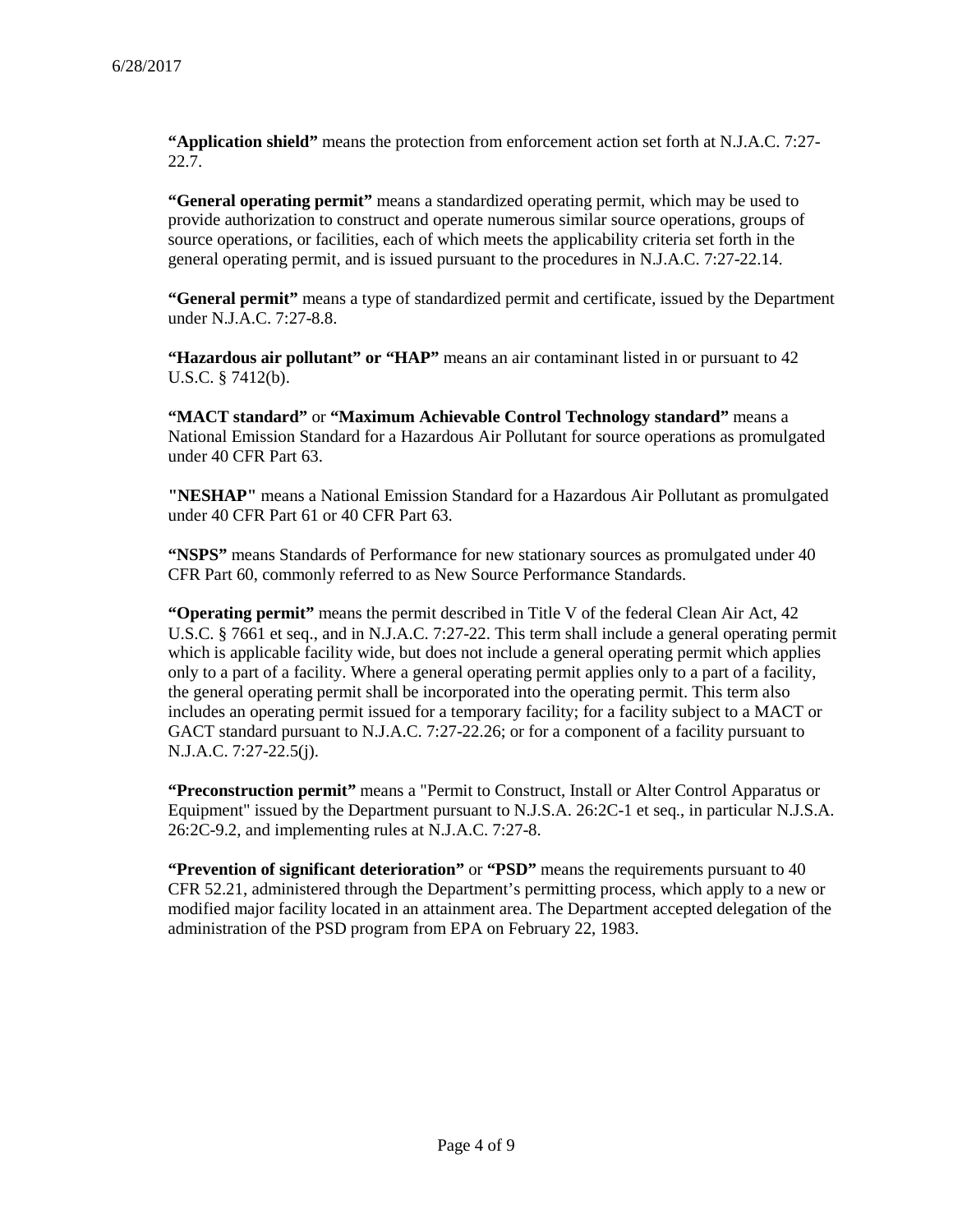## **"Responsible Official"** means one of the following:

- 1. For a corporation:
	- i. A president, secretary, treasurer, or vice-president of the corporation, who is in charge of a principal business function;
	- ii. Any other person who performs similar policy or decision-making functions for the corporation; or
	- iii. A duly authorized representative of the person in 1i or ii above, if the representative is responsible for the overall operation of one or more manufacturing, production, or operating facilities applying for or subject to a preconstruction permit or certificate, or an operating permit, and either:

(1) The facilities for which the representative is responsible employ more than 250 persons or have gross annual sales or expenditures exceeding \$25 million (in second quarter 1980 dollars); or

(2) The delegation of authority to the representative is approved in writing in advance by the Department;

- 2. For a partnership or sole proprietorship: a general partner or the proprietor, respectively;
- 3. For a municipality, State, Federal, or other public agency: either a principal executive officer or ranking elected official. For the purposes of this subchapter, a principal executive officer of a Federal agency includes the chief executive officer having responsibility for the overall operations of a principal geographic unit of the agency (for example, a Regional Administrator of EPA); or
- 4. For affected facilities under Title IV of the Clean Air Act:

i. The designated representative in so far as actions, standards, requirements, or prohibitions under Title IV of the Clean Air Act or the regulations promulgated there under are concerned; and

ii. The designated Title IV representative for any other purposes under 40 CFR Part 70.

**"Volatile organic compound"** or **"VOC"** means a volatile organic compound as that term is defined by the EPA at 40 CFR 51.100(s), as supplemented or amended, which is incorporated by reference herein.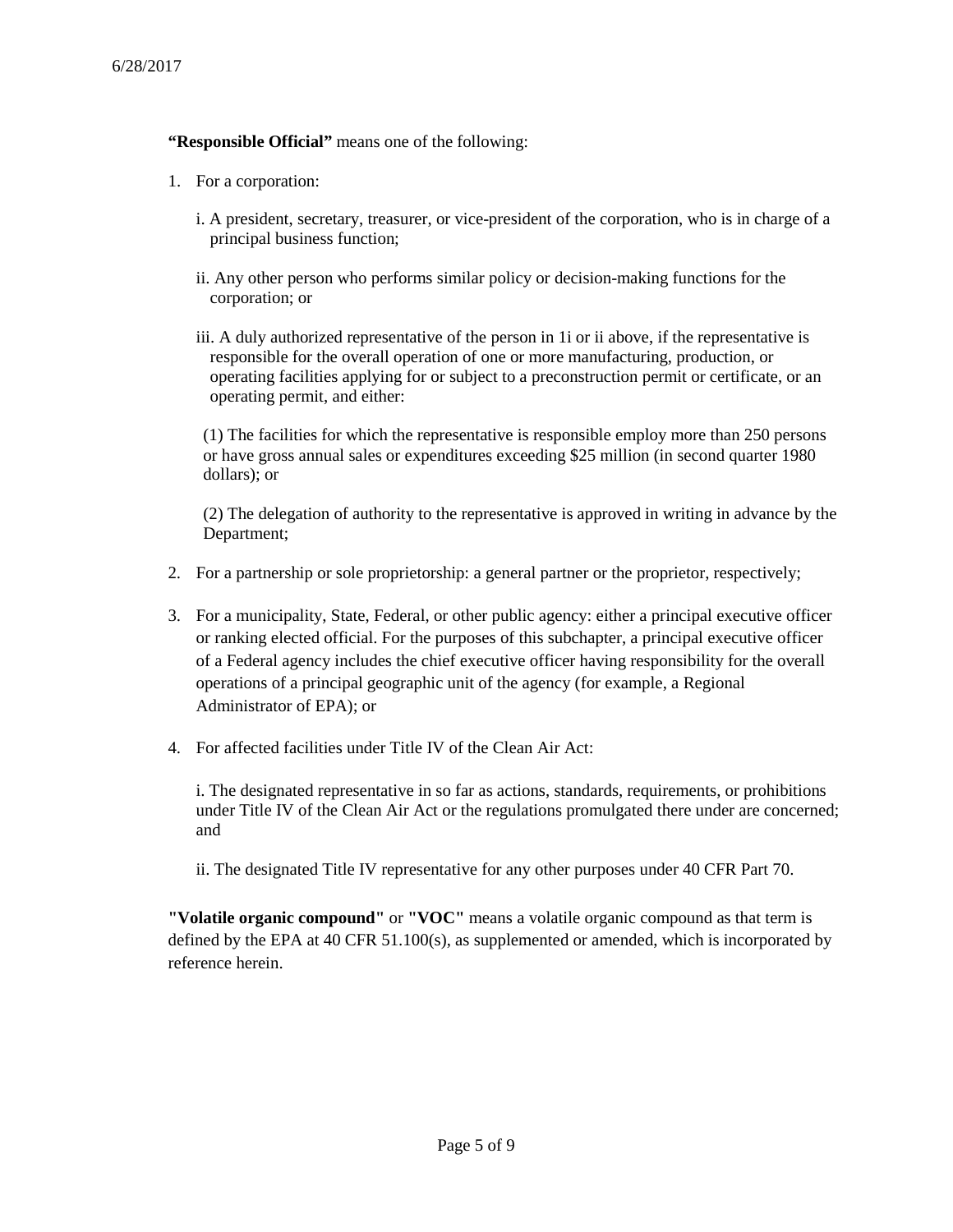## **III. AVAILABLE GENERAL OPERATING PERMITS**

To view the requirements of all available general operating permits, go to the Department's website at www.nj.gov/dep/aqpp/gop.html.

#### **IV. GENERAL OPERATING PERMIT LIMITATIONS AND REQUIREMENTS**

- (a) Pursuant to N.J.A.C. 7:27-22, any person who wishes to construct, install and operate equipment under the authority of the General Operating Permit may register for the General Operating Permit only if the piece of equipment meets the APPLICABILITY requirements listed in the General Operating Permit.
- (b) The conditions of a General Operating Permit cannot be changed. If a change to a source operation with a General Operating Permit is needed, then the Permittee must request the change through the Title V Operating Permit modification procedures in N.J.A.C. 7:27- 22.
- (c) A facility with an expired Title V Operating Permit without an Application Shield pursuant to N.J.A.C. 7:27-22.7 may not register for the use of a General Operating Permit.
- (d) General Operating Permits may only be used for equipment not currently listed in an approved Title V Operating Permit. Facilities that will be getting a Title V Operating Permit in the future, or those that are in the process of getting a Title V Operating Permit, may use General Permits from N.J.A.C. 7:27-8 (Subchapter 8) until they obtain an approved Title V Operating Permit.
- (e) General Operating Permits may not be used where annual emissions of any air contaminant from the General Operating Permit would increase emissions from the facility by such amounts that would make the facility subject to the requirements of N.J.A.C. 7:27-18 (Emission Offset Rule), 40 CFR 51 Appendix S (Emission Offset Interpretative Ruling), 40 CFR 52.21 (PSD) or make the facility a major source for HAPs as defined in 40 CFR 63 (National Emission Standards for Hazardous Air Pollutants for Source Categories).
- (f) Any facility with an approved Title V Operating Permit that obtains General Operating Permit(s) must determine based on its own evaluation that none of the General Operating Permit(s) obtained would cause the facility to be subject to N.J.A.C. 7:27-18 (Emission

Offset Rule), 40 CFR 51 Appendix S (Emission Offset Interpretative Ruling), 40 CFR 52.21 (PSD) or make the facility a major source for HAPs as defined in 40 CFR 63 (National Emission Standards for Hazardous Air Pollutants for Source Categories). The basis for this determination must be kept on site and submitted with the next Title V Operating Permit modification application that increases actual emissions or Renewal Application, whichever occurs first. If found that the General Operating Permit has caused the facility to be subject to the above regulations, the authorization contained in the General Operating Permit is null and void and installation of equipment under this General Operating Permit will subject the facility to appropriate enforcement action.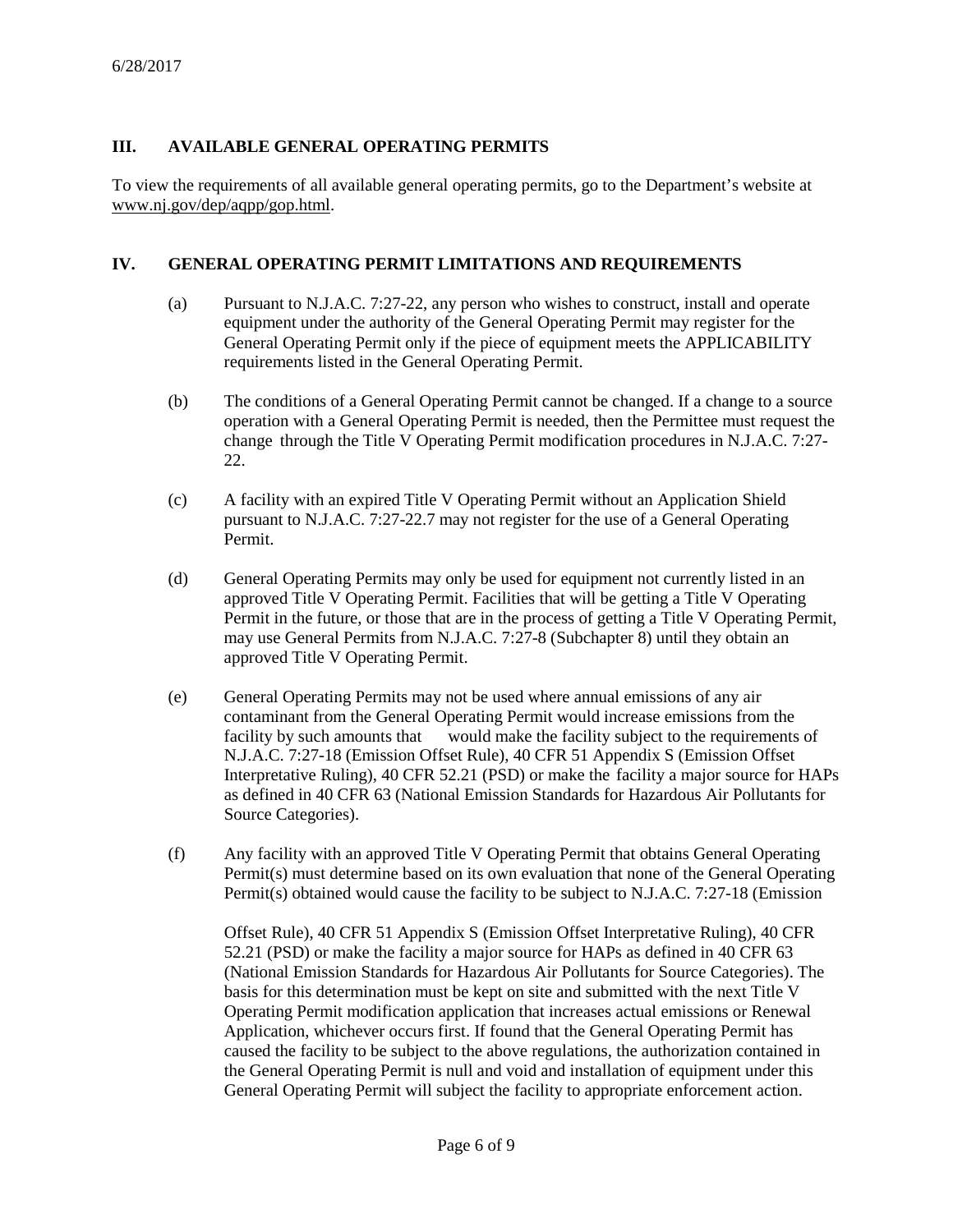- (g) The general requirements in the facility's Title V Operating Permit, such as those in the General Provisions and Authorities Section and Subject Item FC of the Compliance Plan, also apply to the source operation covered by this General Operating Permit. This includes, but is not limited to, the six month deviation report and annual compliance certification.
- (h) The expiration date of the General Operating Permit will be the expiration date of the facility's approved Title V Operating Permit. If the Title V Operating Permit has expired and has an application shield pursuant to N.J.A.C. 7:27-22.7, the conditions of the General Operating Permit remain enforceable until the Title V Operating Permit is renewed.
- (i) The General Operating Permit will be incorporated in the facility's Title V Operating Permit the first time the Title V Operating Permit is opened for a modification that proposes an increase in actual emissions, or at renewal, whichever occurs first. The General Operating Permit will be merged into the Title V Operating Permit at that time.

## **V. REGISTRATION AND ADMINISTRATIVE COMPLETENESS**

The authority to act under a General Operating Permit begins on the Effective Date of Registration. The Effective Date of Registration can be established two ways:

#### **(a) On-line Submittals (e-portal)**

The owner or operator shall submit online through an internet-based electronic submission (eportal), once available, by using the website at www.nj.gov/dep/online. The effective Date of Registration is established on the date the Registration is completed successfully on line, including payment of the registration fee. A GOP becomes effective only when the registration fee is paid by the applicant. The owner or operator shall submit the fee on-line via credit card, echeck, or any other acceptable payment form listed on the website. A General Operating Permit Registration Form shall not be deemed complete, and no activity shall be authorized by the General Operating Permit, unless the Registration Fee is submitted with the completed General Operating Permit Registration Form.

#### **(b) Paper Registration**

- (1) The owner or operator shall either hand carry or mail a complete Registration Form to the Department, with the registration fee. All sections of that form must be completed (except when the instructions say otherwise), and the form must be signed by the individual with direct knowledge and the Responsible Official. A GOP becomes effective only when the registration fee is paid by the applicant. The Department will send a written acknowledgment receipt of the Registration Form and effective Date of Registration.
- (2) Registration Fee (check, payable to "Treasurer, State of New Jersey"): For the convenience of the owner or operator, the fee amount for the Registration under a General Operating Permit is provided on the Registration Form, whenever appropriate. A General Operating Permit Registration Form shall not be deemed complete, and no activity shall be authorized by the General Operating Permit, unless the Registration Fee is submitted with the completed General Operating Permit Registration Form.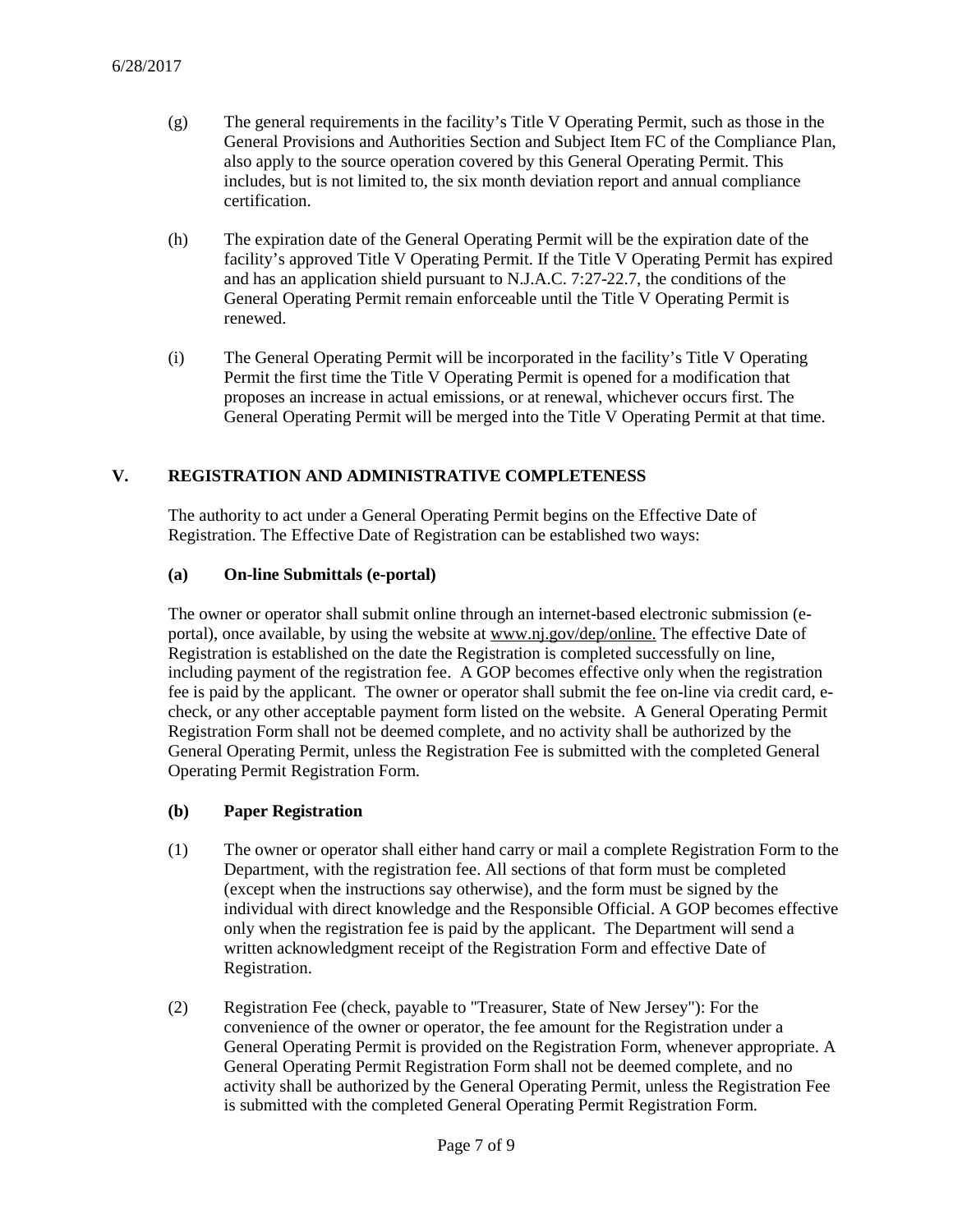(3) A completed Registration Form, (R-GOP-....) and Registration Fee, shall be sent to the Department at: N.J. Department of Environmental Protection Bureau of Stationary Sources P.O. Box 420 Mail Code 401-02 401 East State Street Trenton, NJ 08625-0420

A General Operating Permit will be deemed administratively complete by submitting a complete Registration Form and appropriate Registration Fee.

#### **VI. GENERAL PROVISIONS**

- (a) When applying for a General Operating Permit, the Registration Form cannot be used to make Administrative changes pursuant to N.J.A.C. 7:27-22.20. A separate Title V Operating Permit Administrative Amendment Application must be submitted to the Department to make Administrative changes.
- (b) General Operating Permits issued under N.J.A.C. 7:27-22 are based on emissions of air contaminants only and do not in any way relieve the Permittee from the obligation to obtain necessary permits from other governmental agencies and to comply with all other applicable Federal, State and local rules and regulations.
- (c) The Department issues the General Operating Permit on the basis of the equipment descriptions and operating procedures in the General Operating Permit application. If the final design and operation of the equipment differ from those presented, the General Operating Permit becomes invalid.
- (d) The General Operating Permit approval shall not be construed as superseding any of the terms and conditions of any Administrative Order or any Administrative Consent Order issued by the state or federal regulatory authorities to the Permittee.
- (e) The General Operating Permit is not transferable from the facility authorized in the Registration to another facility, or from any one piece of equipment or control apparatus to another.
- (f) It is recommended that the Permittee contact the Regional Enforcement Office for guidance and corrective action as soon as the Permittee anticipates exceedance of any permit specified limits including, but not limited to hours of operation, fuel usage, or types and amounts of materials processed.
- (g) Monitoring, recordkeeping, reporting, and certification requirements (e.g. fuel limits and/or hours of operation) shall be based on calendar years unless otherwise stated in the Compliance Plan in each General Operating Permit.
- (h) Equipment included in any General Operating Permit and any associated emissions must be included in the annual emission statement of the Title V facility pursuant to N.J.A.C. 7:27-21.